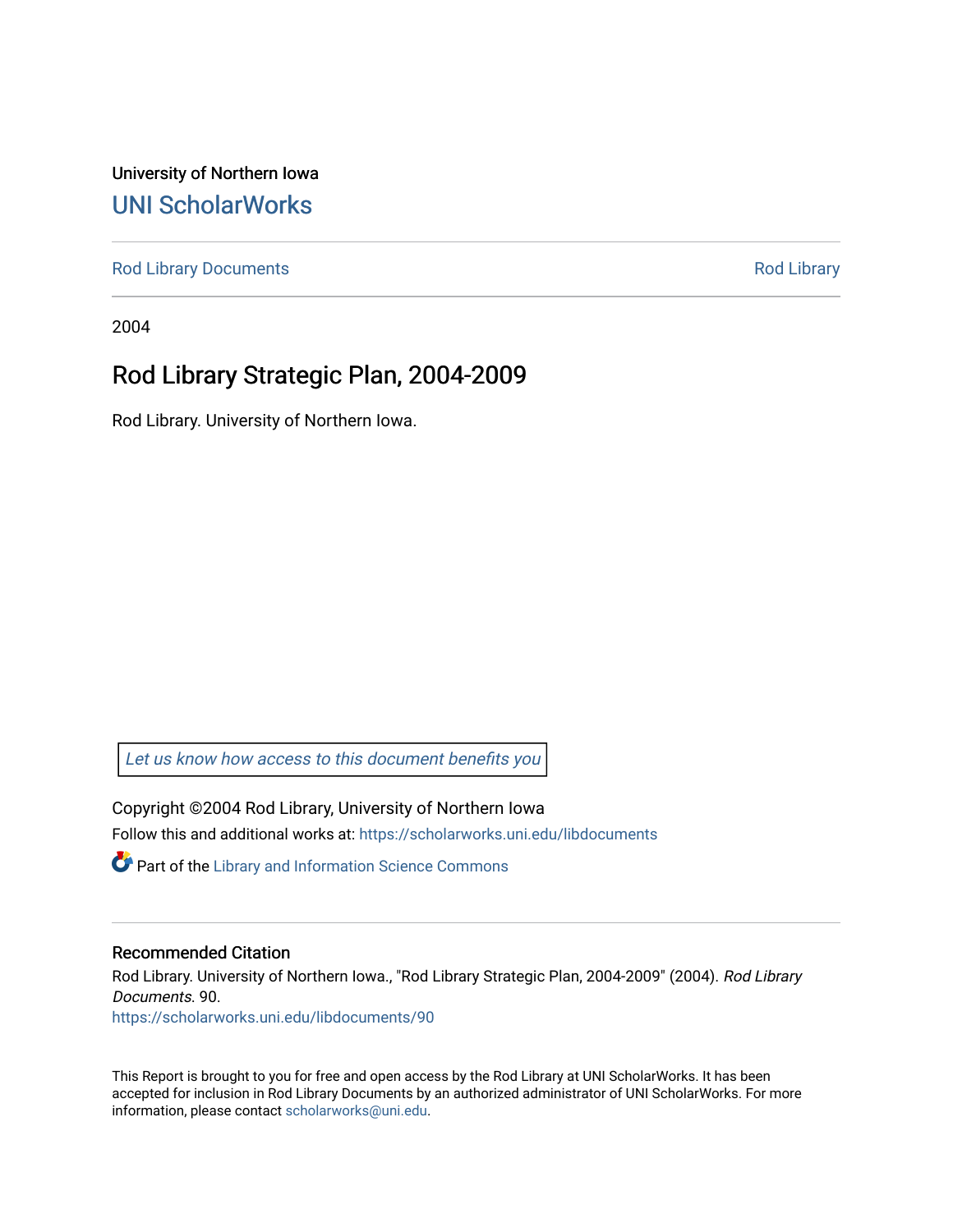## **ROD LIBRARY**

## **STRATEGIC PLAN**

**2004 – 2009** 

### **Mission Statement**

The University of Northern Iowa Rod Library is dedicated to providing a personalized learning environment founded on the strong liberal arts curriculum of a comprehensive institution. It is committed to supporting an intellectually and culturally diverse community. The Library focuses both on undergraduate education and on selected master's, doctoral, and other graduate programs. It is characterized by excellence in four areas: collections, services, staffing, and environment. Through its varied endeavors the UNI Library shares its expertise with, and provides service to, the university community, the library profession, and individuals and organizations throughout the state, the nation, and the world.

## **Goals & Objectives**

**Goal 1.0**: Provide intellectually challenging and character-building experiences for undergraduate and graduate students in a personalized learning environment.

Objective 1.1: Support the excellence in undergraduate and graduate programs that distinguish the university and attract students to it.

Objective 1.2: Provide a personalized learning environment that responds to needs, encourages growth, and recognizes achievements of individual students.

Objective 1.3: Increase understanding of and commitment to the role and value of a liberal arts education as the foundation of a university education that cultivates intellect and character.

Objective 1.4: Broaden and enrich the intellectual and learning horizons of students by exposing them to a wide range of cultures, perspectives, and creative activities.

**Goal 2.0**: Build and maintain collections that support the curriculum, the research needs of the university community, and the growth of intellect and character.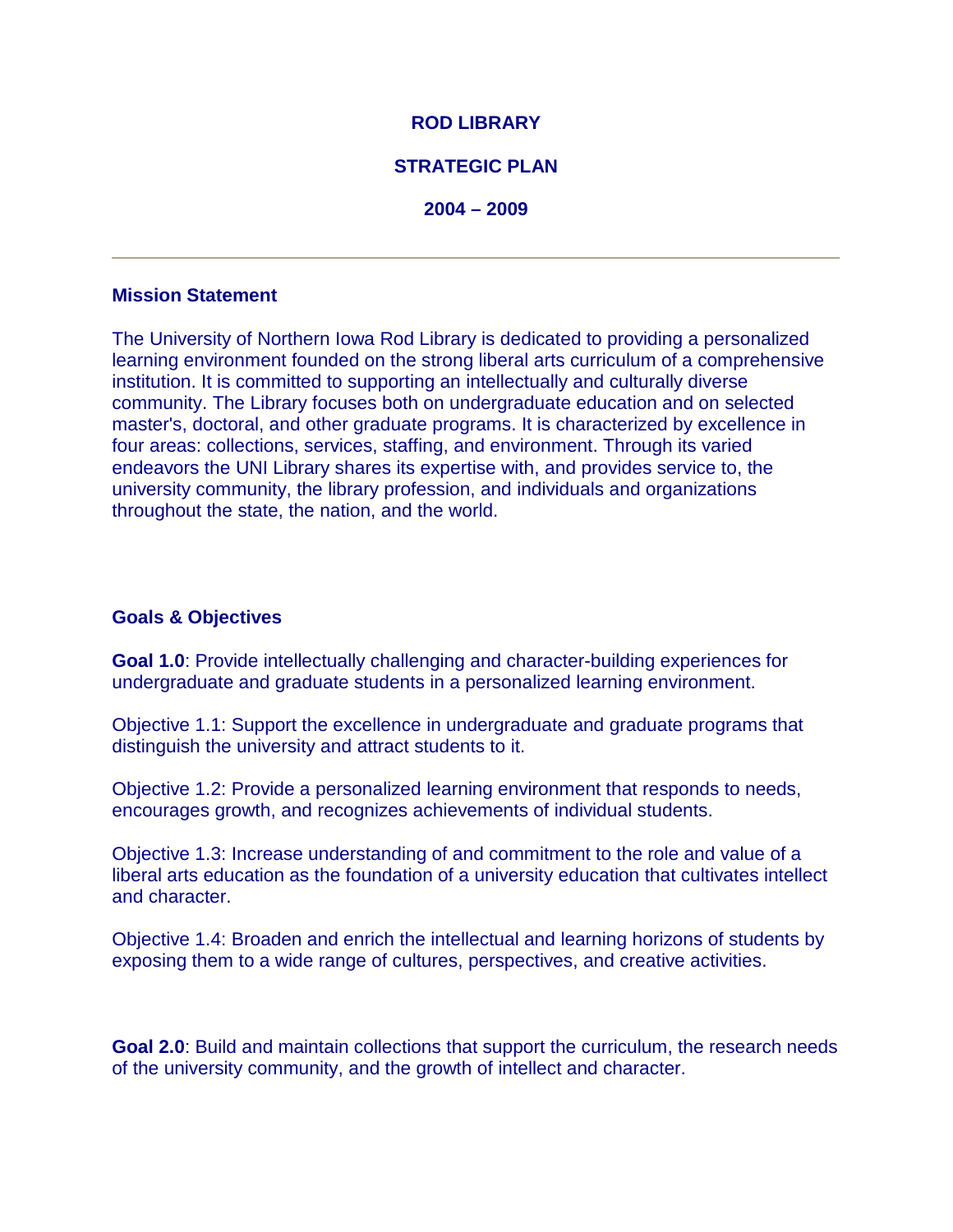Objective 2.1: Select high quality information resources irrespective of format or delivery mechanism.

Objective 2.2: Ensure the visibility of collections and facilitate ease of access to both local and remotely held resources.

Objective 2.3: Cooperate with libraries and other organizations in resource and technology sharing.

**Goal 3.0**: Develop, promote, and deliver high quality services in a personalized learning environment.

Objective 3.1: Provide in-library and online service points in response to changing user needs and the nature of information resources.

Objective 3.2: Educate users to identify, locate, evaluate, and use information resources irrespective of format or delivery mechanism.

Objective 3.3: Target services for such audiences as remote users, distance education students, and individuals with disabilities.

Objective 3.4: Increase the number of user-initiated services and improve responsiveness to time-specific user needs.

**Goal 4.0**: Build and maintain a staff distinguished by their professional expertise, their service orientation, and their creative and/or scholarly achievements.

Objective 4.1: Recruit and train a well-qualified, diverse, and productive faculty and staff.

Objective 4.2: Maintain a positive work environment which promotes faculty and staff creativity, innovation, achievement, development, and commitment.

Objective 4.3: Participate in the creation and maintenance of a diverse, dynamic learning and working environment in the university community.

Objective 4.4: Promote the active participation of library staff in professional organizations and programs.

Objective 4.5: Actively recruit and maintain a high-caliber student assistant work force, and contribute to the educational experience of student employees.